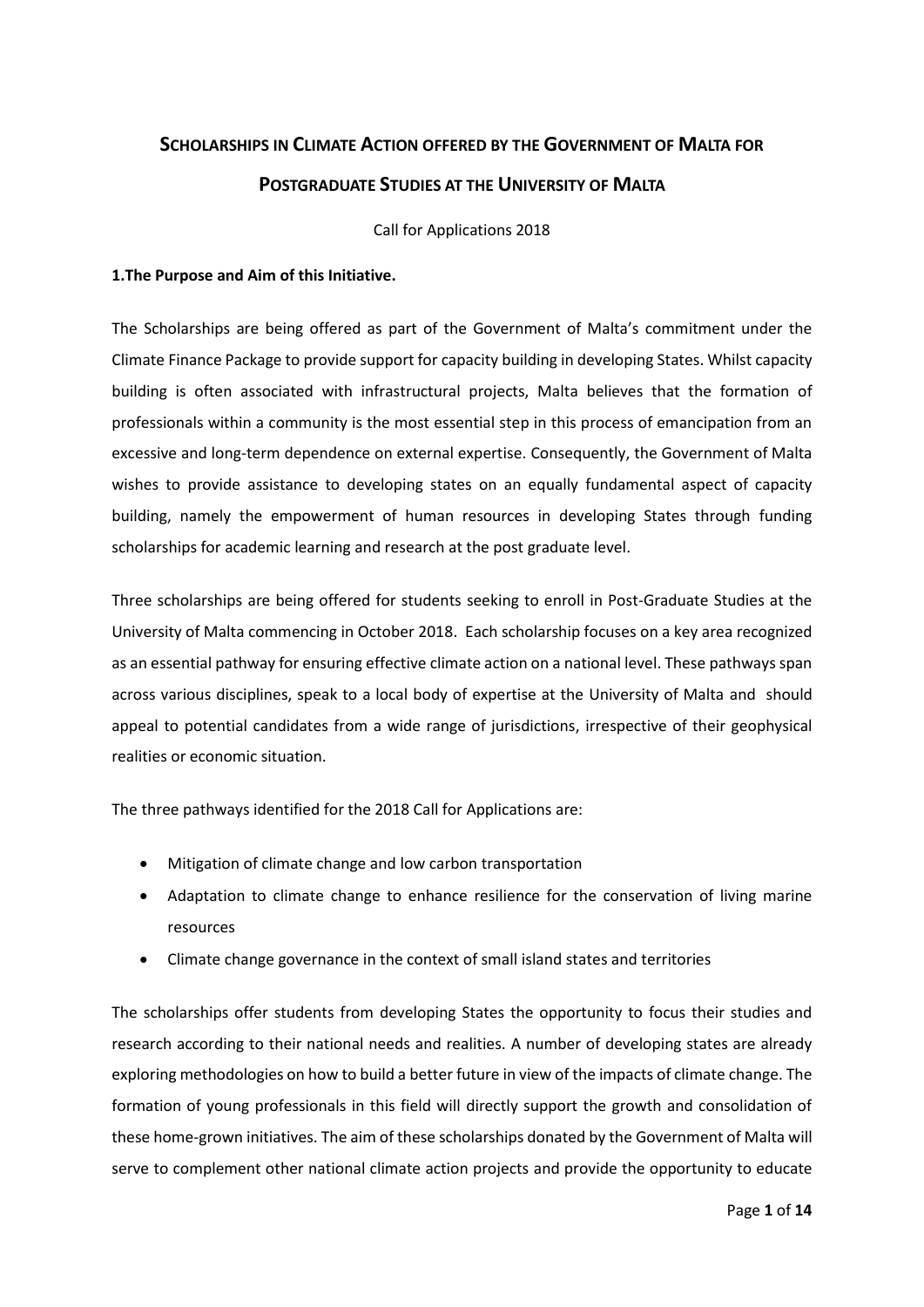academically and train professionally, young people from developing States on how to manage mitigation, adaptation and governance of climate change. The scholarships will help to:

- address skill mismatches and gaps in local expertise
- empower local communities to build a tailor- made knowledge base
- identify the appropriate tools and options for the local scenario to address and adapt to climate change
- provide a powerful medium for the formation of a sense of national identity, economic stability and community regeneration.

#### **2.Malta's Role in Promoting Climate Action.**

Malta has always been on the forefront in advocating climate action. It was Malta that requested the 43rd session of the United Nations General Assembly (UNGA) to discuss climate change at the highest international political level in 1988. At the same Assembly, Malta had, together with a group of likeminded States, piloted the formulation of the legendary Resolution UNGA 43/53 declaring Climate Change as a Common Concern of Humankind. The said Resolution was adopted unanimously at UNGA's 43rd session. It paved the way for the setting up of the Inter Governmental Panel on Climate Change and eventually the Intergovernmental Negotiating Committee that drafted the UNFCCC. This legacy is proudly engrained in the history of our nation, as one of most salient contributions Malta has made to the International community of States and future generations.

Malta's initiative on climate change in 1988 was based on its conviction that the International community needed to address the warnings on human-induced climate change by the scientific and academic community. The government of Malta's decision to raise the political profile of the threat of climate change happened because of its close collaboration with the academics of the University of Malta.

Malta believed then, that our nation, despite its minute size, has to transform the circumstances that may work against us as leverage to build up our resilience against this threat facing humankind. Malta took action by primarily investing in the capacity of its human resources, who in turn influenced policy making for climate action. It was this investment in academic achievement that guided government in making the requisite infrastructural changes to address mitigation of and adaptation to climate change as well to set up the institutional networks required to facilitate good governance of climate action. Malta has had to overcome significant challenges to meet its greenhouse gas objectives, but we remain committed to forge ahead and to identify any possible opportunities that aim for further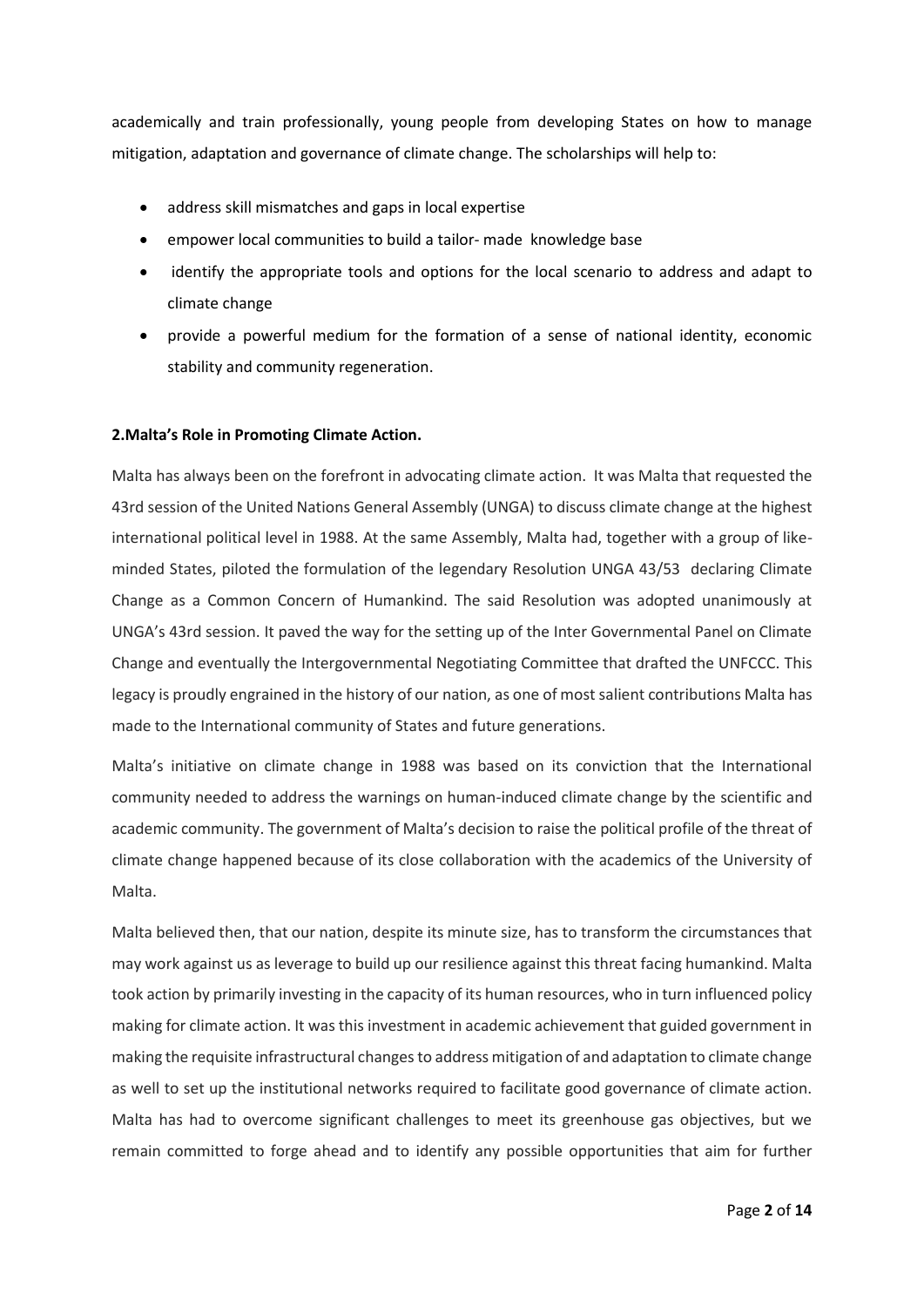reductions. Like other EU Member States, we have experienced the decoupling of economic and emissions growth. Since 1990 to date, our GDP has grown by 260%, yet our GHG emissions per unit GDP have decreased by 55%.

Fifty years after achieving independence, Malta's role as a nation within the International community of States depends on what kind of "added-value" it can give to other States in this new geopolitical world order of the twenty first century. The aim of these scholarships is fulfill this vision by outreaching developing States and assist in empowering them in achieving an academic and hence professional knowledge base that would render beneficiaries of these scholarships, leaders in their own countries to promote climate action. The scholarship scheme will directly support the successful and sustainable delivery of these goals through capacity-building at a local level, in order to help develop a professional workforce on the ground that is capable of developing and maintaining an indigenous capacity building in climate action. Malta firmly believes that the specialised formation of professionals from developing States in these sectors is an investment in the future of these countries States that will assist them to achieve a more sustainable and better quality of life for their citizens.

#### **3.Why Study in Malta?**

Malta is an ideal meeting point for the realization of this goal, not only because of the relevant academic expertise it has acquired in these sectors, but also because its size and other geophysical conditions render it a living laboratory. Although it is an Annex I Party under the United Nations Framework Convention on Climate Change (UNFCCC), Malta is not a major net emitter yet it is likely to be amongst the most vulnerable states that will be effected by climate change. Malta has taken salient preventive and precautionary measures to address this challenge by adopting policy and legal measures that promote a low carbon economy. It is steadily working to enhance resilience to the effects of climate change. It has a robust legal and policy framework that facilitate intersectoral governance of climate action. Malta has committed itself to ambitious climate action whilst continuing to develop its economy. Malta has in fact been successful in decoupling economic growth from its consumption of fossil fuels. It has managed to increase its GDP by 260% whilst decreasing its green house gas emissions by 55% since 1990 levels.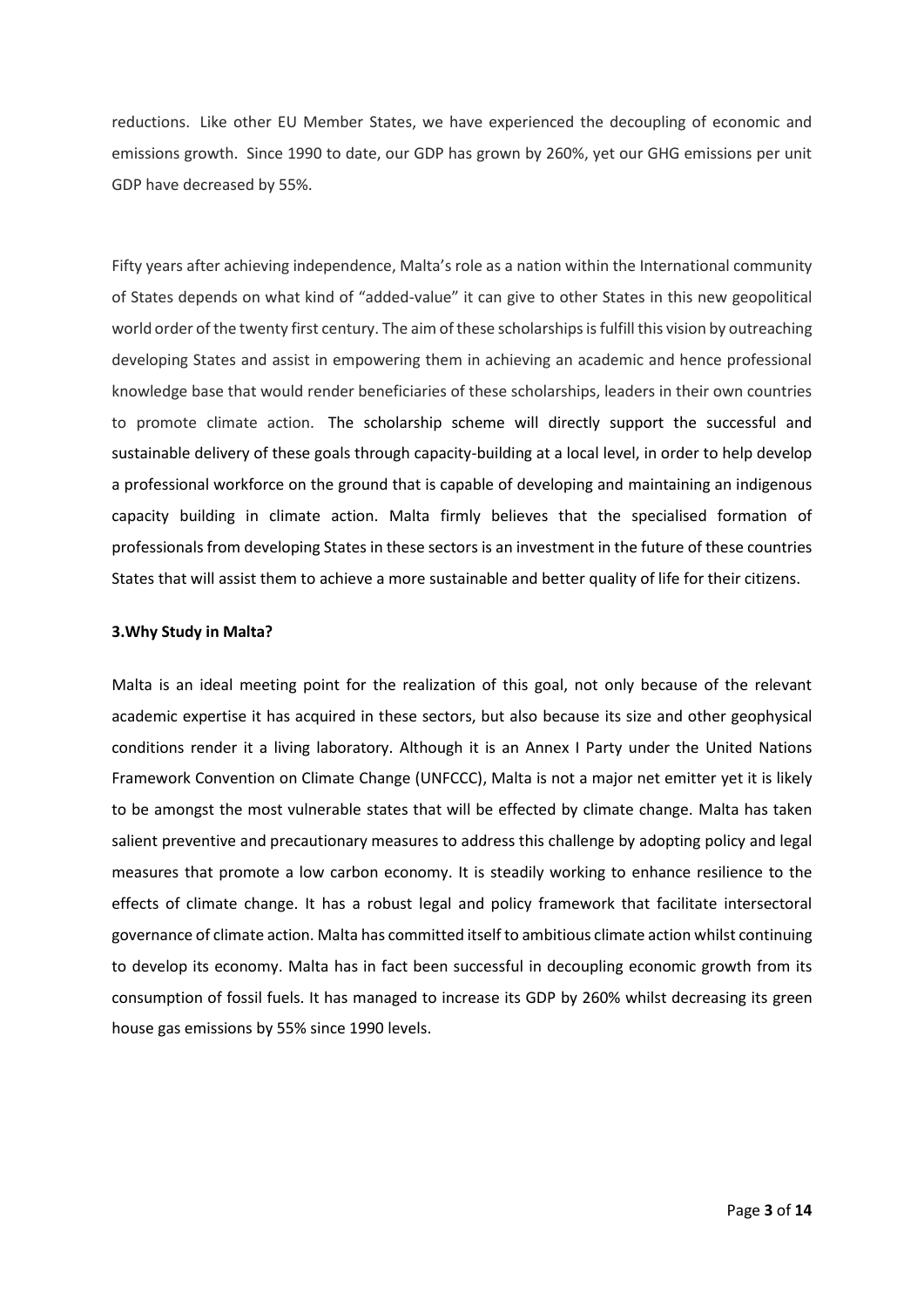#### **4.The Role of the University of Malta in Climate Action.**

The academics of the University of Malta have played a vital role in guiding the government of Malta to adopt the necessary measures for climate action. The University of Malta has acquired a wealth of experience in identifying policy, legal, administrative and institutional capacity building measures that serve to fulfill Malta's obligations in climate action as a small island nation in the Mediterranean and as a member of the European Union. On the one hand Malta's Mediterranean dimension highlights its need to address climate change urgently so as to ensure resilience in one of the zones predicted to be worst effected by climate change. On the other hand, as a member State of the European Union, Malta has implemented inter disciplinary climate action measures that form part of the most developed and researched regime on the subject.

Four students were funded through the first Call for applications issued in 2017. The students, hailing from Grenada, Zambia, Palau and Botswana are currently pursuing Post-Graduate studies at the Institute for Institute for Climate Change and Sustainable Development, the Faculty for the Built Environment and the Institute for Renewable Energy respectively.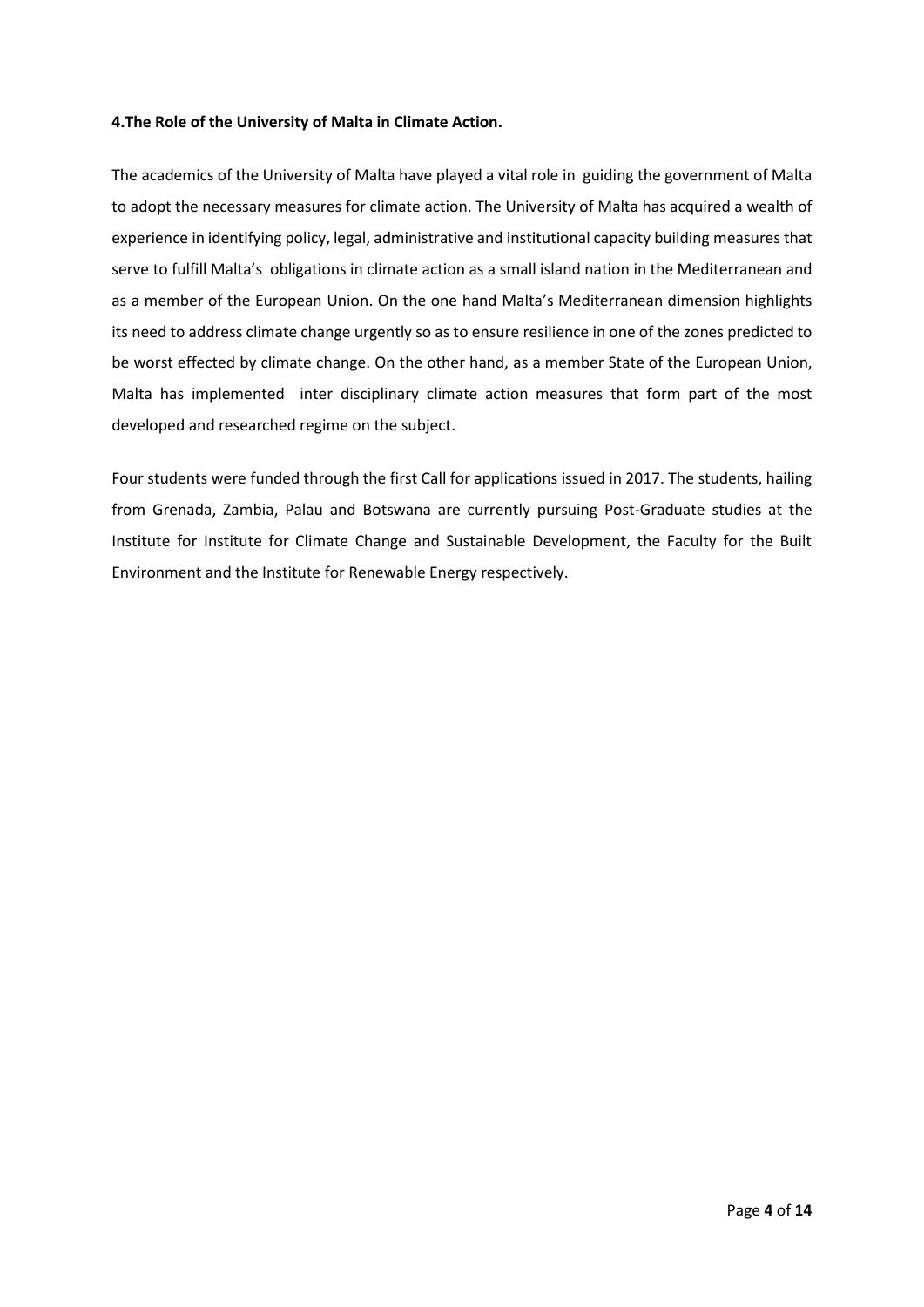#### **5. The Scholarships.**

#### **5.1 Scholarship in Post Graduate Studies in Sustainable and Low Carbon Transportation**

#### **5.1.1.Background**

The adverse impacts of climate change are well known and urge the necessity for mitigation measures. Significant effort has been directed worldwide towards the reduction of emissions from bulk electricity generating plants through the use of cleaner fuels. As the emissions figures drop, it is becoming increasingly clear that road transport is a noteworthy contributor to greenhouse gas emissions. Electrification of transport provides a potential solution for low emission mobility. A number of countries have embraced this and have announced plans for the phasing out of combustion engines.

#### **5.1.2.The Scholarship Proposal and Eligibility Details.**

# **Master of Science in Engineering (Electrical) by Research – Department of Industrial Electrical Power Conversion, Faculty of Engineering**

**Proposed Title:** Impact of Electromobility on Power Distribution Networks

**Main Supervisor:** Dr Cedric Caruana

#### **5.1.3.Brief Description**

Electrification of transport has been heralded as a potential long term solution for the environmental and energy challenges which currently prevail. Electric vehicles in particular have been growing in popularity over the last years with major manufacturers increasing production to cater for the demand. As electric vehicles become more affordable, the drive for electromobility is fuelled even further. Electromobility however brings on new challenges. The charging of electric vehicle batteries presents a new load for power distribution networks which have recently experienced a change in operation due to the widespread adoption of distributed renewable energy systems. Some form of optimization of the charging profiles needs to be devised to alleviate the effect on the existing utility infrastructures. Optimised charging might be controlled through smart meters or via communication directly with electric vehicles. Electric vehicle batteries also present an opportunity as collectively they form a considerable storage which opens the possibility to enhance the operation of power distribution networks through the provision of ancillary services.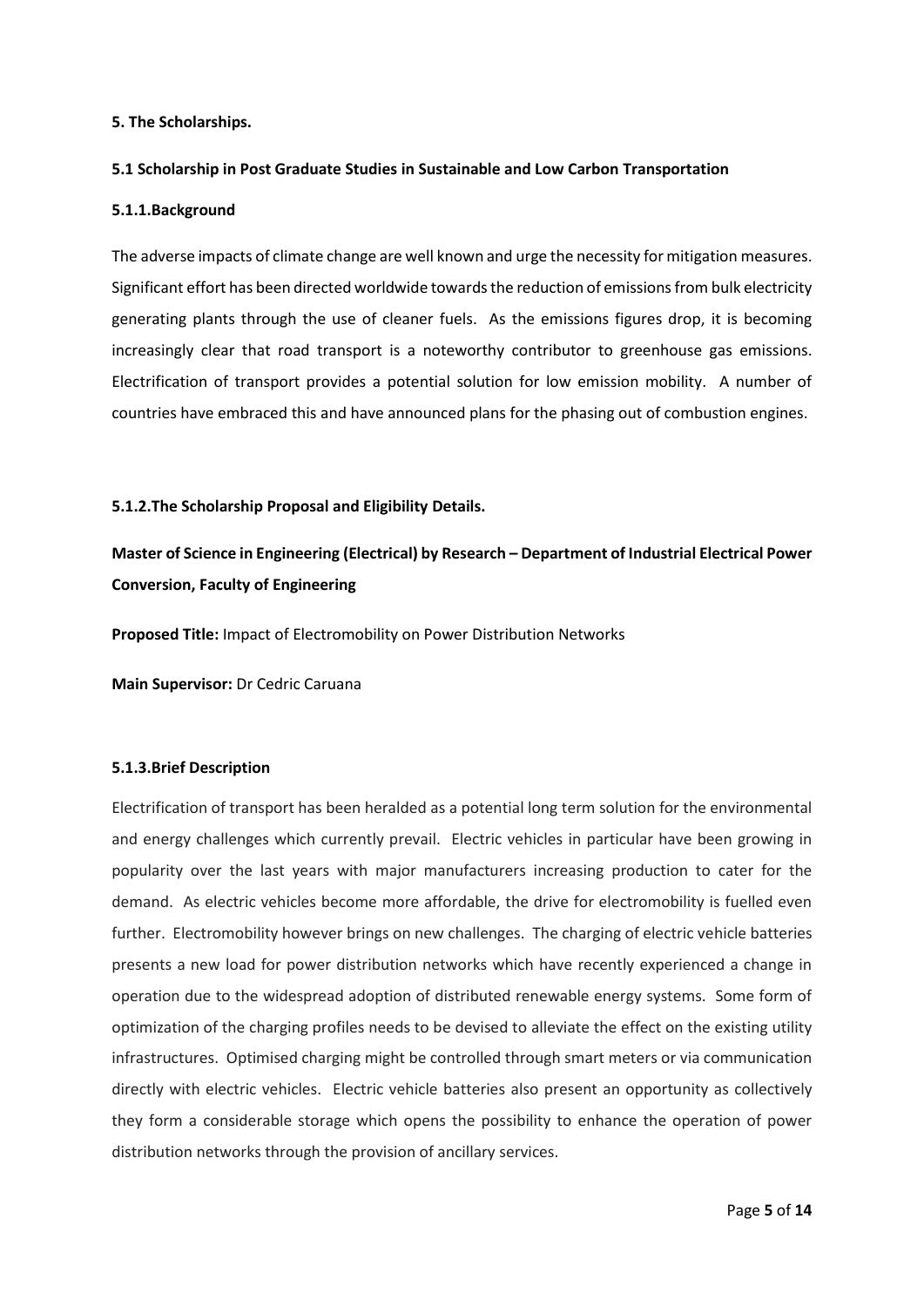Applicants can submit a research proposal in one or more of the following:

- assessment of the impact of electric vehicle charging profiles on the power distribution network
- investigation of solutions for power network operation with harmonised increased integration of distributed generation and electric vehicle charging;
- provision of ancillary services to the power distribution network
- facilitation of charging through use of wireless charging
- extending electrification to waterborne transport

A more detailed description of the course structure may be viewed at:

<https://www.um.edu.mt/eng/overview/PMSCELCFTR8-2017-8-F>

The detailed course bye-laws may be viewed at:

https://www.um.edu.mt/registrar/regulations/faculties/eng/msc-engineering-bl-2009

#### **5.1.4. Admission Requirements**

The Course shall be open to applicants in possession of a first cycle degree in Electrical Engineering with at least Second Class (Honours), obtained in the ten years previous to registration for the Course.

Applicants are required to present an internationally recognized English Language proficiency Certificate at the required level. Further information is available at:

[https://www.um.edu.mt/international/international/english\\_language\\_requirements](https://www.um.edu.mt/international/international/english_language_requirements)

#### **5.1.5. Ideal Student Profile**

Applicants should ideally have experience in or be familiar with the power distribution network and the proliferation of distributed generation in their country of origin. Applicants should also have some experience in the use of related simulation software.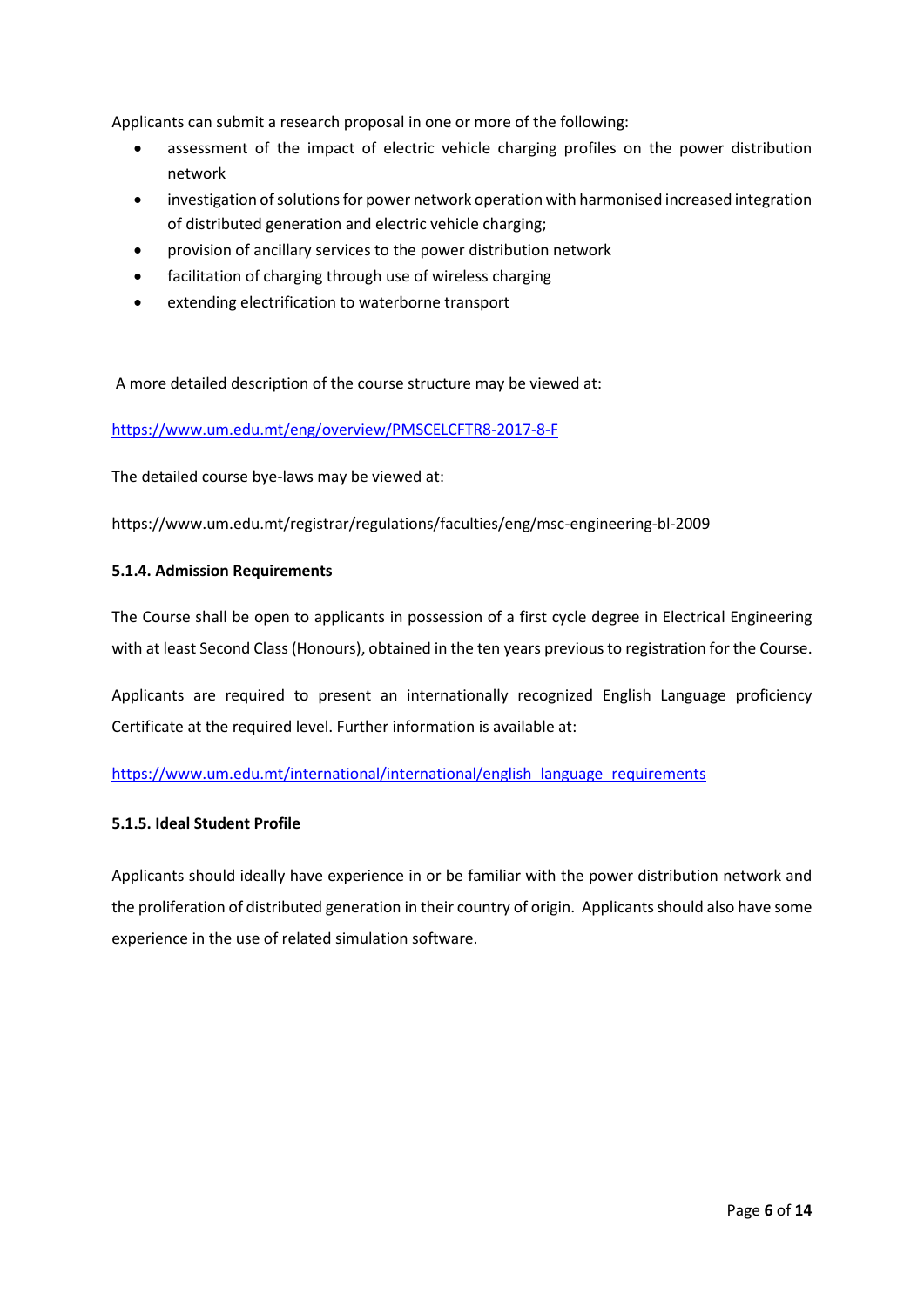# **5.2. Scholarship in Post Graduate Studies on the Ecological Implications of climate-induced Sea warming**

#### **5.2.1. Background**

The effects of climate change on marine ecosystems and living resources include changes to species populations and biotic communities. More specifically, continued elevated levels of carbon dioxide that contribute to ocean acidification, and warming of the seas and oceans, will result in such changes. It is therefore very important to undertake research to identify, understand and possibly mitigate the ecological impacts of such changes on marine species, habitats and ecosystems in order to adopt any necessary adaptation measures and enhance resilience for the conservation of marine living resources.

#### **5.2.2. The Scholarship Proposal and Eligibility Details**

#### **Master of Science in Biology by Research – Department of Biology, Faculty of Science**

**Title of the Proposal**: Ecological implications of climate-induced sea warming

**Supervisors:** Prof Patrick J Schembri, Dr Julian Evans, Dr Joseph A. Borg

#### **5.2.3.Brief Description:**

The Mediterranean Sea is undergoing a climate‐induced warming trend that is affecting the biogeographic composition and distribution of its biota, which can alter the functioning of entire ecosystems. Thermophilic species may be expected to respond favourably to warmer temperatures, resulting in increases in their abundance and a north-westward expansion of their distributional range within the sea. Species having a more cold-water affinity, on the contrary, may suffer adverse effects depending on the extent of warming. The initial responses to environmental changes will likely include changes in physiological and behavioural processes at the individual level, which ultimately lead to ecological effects such as changes in distribution and abundance. While the direct responses to climatic changes are species-specific, large changes in the abundance of one species could in turn affect other species through trophic or competitive interactions, ultimately leading to significant alterations in the structure of the biotic assemblages. This research will investigate ecological aspects of selected species in temperate central Mediterranean waters, as a case study, based on populations in Malta. A series of field and/or laboratory experiments will be employed to assess the ecological and/or physiological consequences of warming temperatures on the selected species, and on the communities of which they form part. The results of this study will provide a better understanding of the effects of climate change on biological processes in marine species, and provide insights into how the structure and functioning of the ecosystems they form part of may change in response to future warming.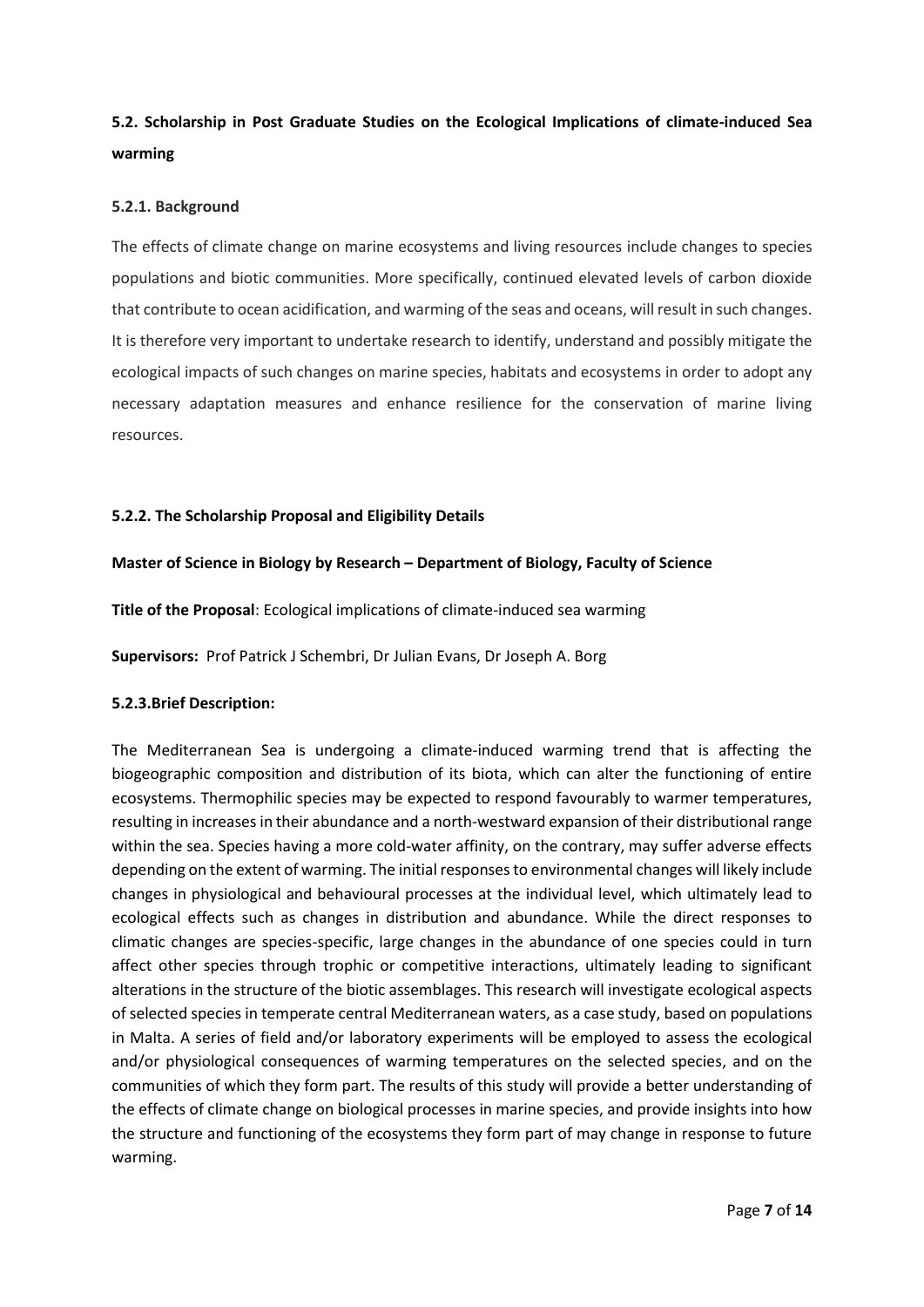A more detailed description of the course structure may be viewed at:

<https://www.um.edu.mt/science/overview/PMSCBIOFTR8-2017-8-O>

The detailed course bye-laws may be viewed at:

<https://www.um.edu.mt/registrar/regulations/faculties/science/msc-bl-2009>

#### **5.2.4.Admission Requirements:**

The Course shall be open to applicants in possession of a Bachelor's degree classified at least at Second Class Honours or Category II, in Biology obtained in the ten years previous to registration for the Course.

Applicants are required to present an internationally recognized English Language proficiency Certificate at the required level. Further information is available at:

[https://www.um.edu.mt/international/international/english\\_language\\_requirements](https://www.um.edu.mt/international/international/english_language_requirements)

#### **5.2.5. Ideal Student Profile:**

The ideal applicant, besides holding a first degree in biology, would ideally have knowledge and experience in marine biology, in particular marine ecology. Experience in field surveys, sampling and laboratory analyses of environmental data, including biological attributes, and statistical analyses of ecological data is desirable.

Diving experience would be considered an asset but is not essential.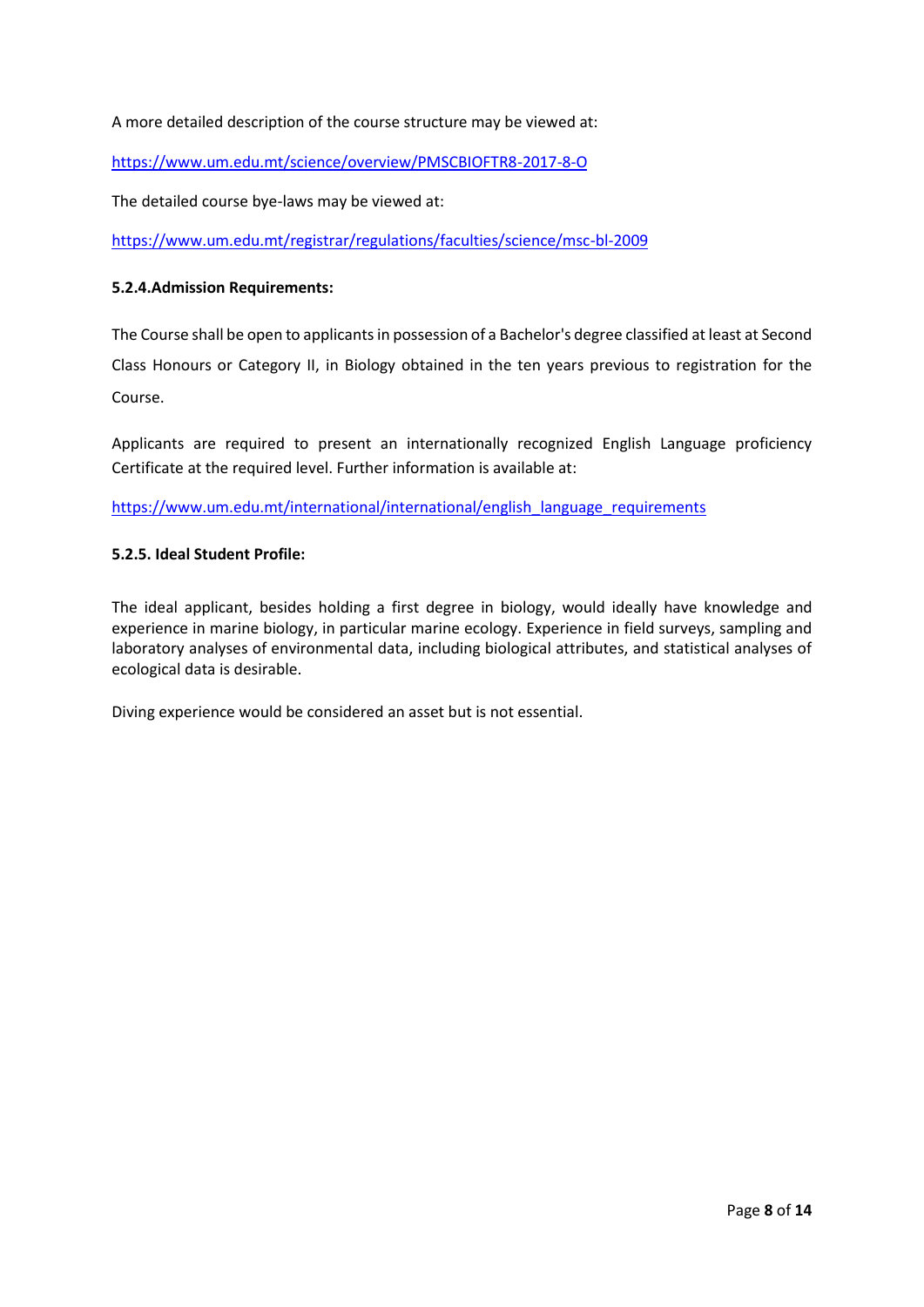# **5.4 Scholarship in Post Graduate Studies on the Impacts of, and Responses to, Climate Change in Small Island States and Territories**

#### **5.4.1. Background**

46 out of 193 members of the United Nations are island and archipelagic states, mostly with small populations, and which have secured their independence mainly in the period 1944-1984. Their geographical predicament makes them especially suspectible to exogenous events whose sources and triggers they do not control. Environmental impacts are one such set of exogenous events: from dramatic one-off events like hurricanes, typhoons, floods, earthquakes or tsunamis; to longer-term threats such as droughts, retreating glaciers, or global warming and sea level rise.

#### **5.4.2.The Scholarship Proposal and Eligibility Details**

#### **Master of Arts (Research on Islands and Small States) – Islands and Small States Institute**

Proposed Title: Adapting and Building Resilience to Climate Change in the Context of Small Island States and Territories

Supervisors: Prof Lino Briguglio; Dr Stefano Moncada

#### **5.4.3. Brief Description of Research Project**

Since the Alliance of Small Island States (AOSIS) was set up within the UN system in the early 1990s, small island states have become increasingly vocal about their predicament particularly in relation to being victims of sea level rise and have become quite visible in climate change negotiations in regional and international fora. With leadership from countries like the Seychelles, the Maldives, the Marshall Islands, Palau and Tuvalu, small states have alerted the world community to the devastating threat of total inundation of their limited land area and territory, requiring some very radical action – such as wholesale and permanent emigration - on the part of the residents of such small island states. The Poetry of Marshallese Kathy Jetnil-Kijiner and the 'underwater cabinet meeting' orchestrated by former Maldives President Mohammed Nasheed have done much to popularise and democratise the concerns with climate change, while alerting the global community to the particular predicament of small island states. Can such and similar media scoops help to foster a significant attitudinal change amongst world leaders as well as the general masses, as to reduce our carbon footprint and shift resolutely towards sustainable lifestyles?

Concurrently, there is a growing body of literature that is disappointed with the almost exclusive focus of climate change as the undisputed contemporary development vector of and for small island states. The criticism is real if policy makers in such small island states find themselves having to focus on long term, climate change-related projects in order to tap funding, while more immediate, urgent and socially pressing concerns – social inequality, urban poverty, child care, primary education, sewage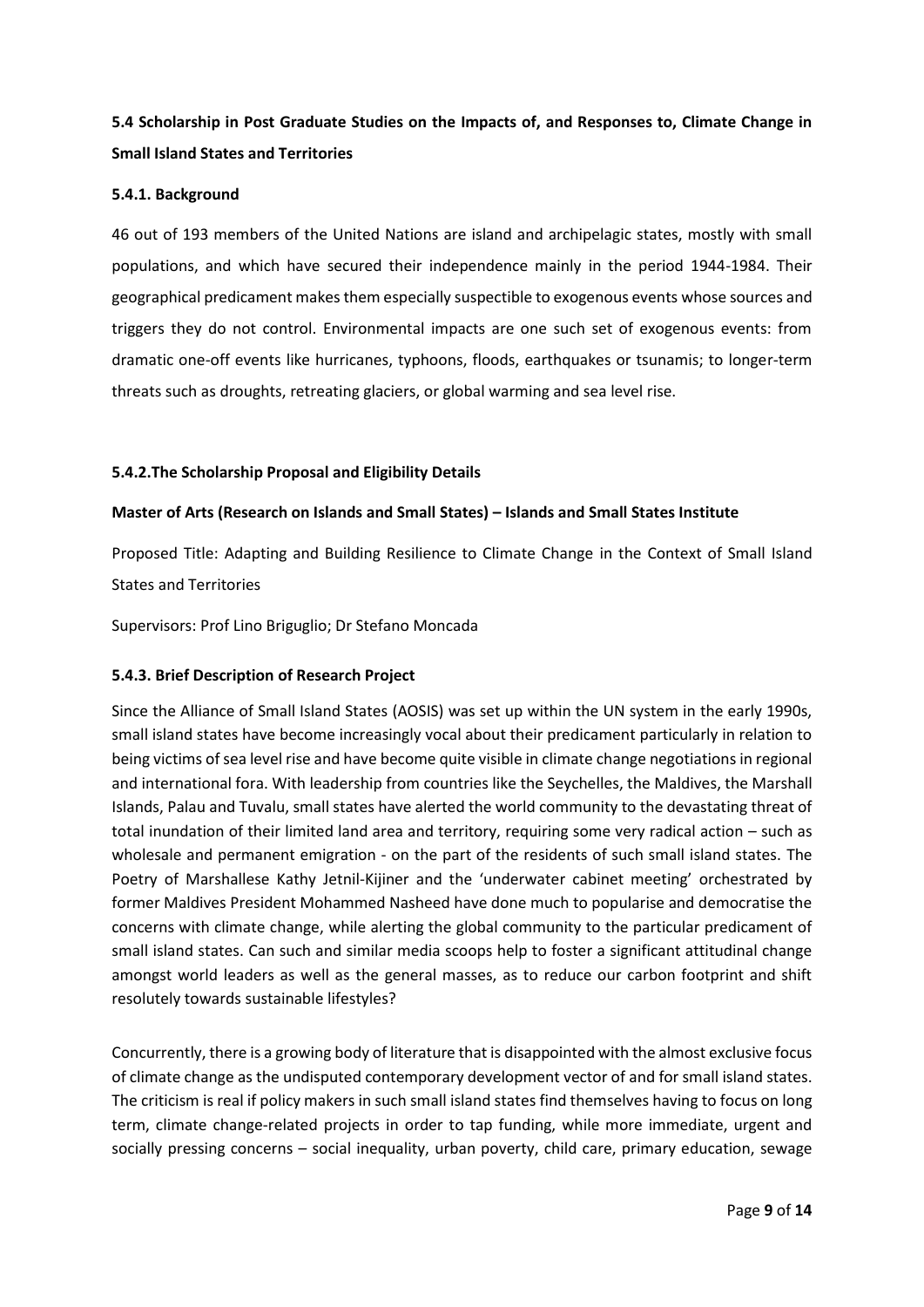treatment - have to languish on the proverbial backburner or somehow creatively piggy-back on climate change related funding initiatives to see the light of day.

In any case, the policy and research spotlight remains steadfastly on small island states and territories because of their long-recognised ability to serve as sites of experimentation. They are natural laboratories for observing the effects of evolution and endemism, as well as for quickly assessing the effects of measures adopted to mitigate, or adapt to, the impacts of environmental change.

The research project will offer an opportunity for either a single case study or a comparative research design that explores how islandness, often combined with isolation and small size and scale, creates a specific environment where climate change, and climate action, can be identified, reviewed and critically assessed.

### **Admission Requirements**

The Course shall be open to applicants in possession of a first cycle degree obtained with at least Second Class (Honours) or Category II in a discipline related to Sustainable Development, Geography, Island Studies or in any other area of study which the Board considers as appropriate, obtained in the ten years previous to registration for the Course. Applicants may be asked to demonstrate competence in those skills required by the nature of the proposed research via an extended interview and the submission of appropriate documentation, provided that where deficiencies are identified applicants shall be required to take specific study-units intended to compensate for the deficit.

A more detailed description of the course structure may be viewed at:

<https://www.um.edu.mt/courses/overview/PMAISSFTB8-2018-9-O>

The detailed course bye-laws may be viewed at:

### [https://www.um.edu.mt/\\_\\_data/assets/pdf\\_file/0004/347980/masterartsislandssmallstatesstudies.](https://www.um.edu.mt/__data/assets/pdf_file/0004/347980/masterartsislandssmallstatesstudies.pdf) [pdf](https://www.um.edu.mt/__data/assets/pdf_file/0004/347980/masterartsislandssmallstatesstudies.pdf)

Applicants are required to present an internationally recognized English Language Proficiency Certificate at the required level. Further information is available at:

[https://www.um.edu.mt/international/international/english\\_language\\_requirements](https://www.um.edu.mt/international/international/english_language_requirements)

#### **Ideal Student Profile**

Applicants would ideally be living and working in small island states and/or territories and have experience in grassroots mobilisation, community activism, policy making or public sector management in such small island states and territories.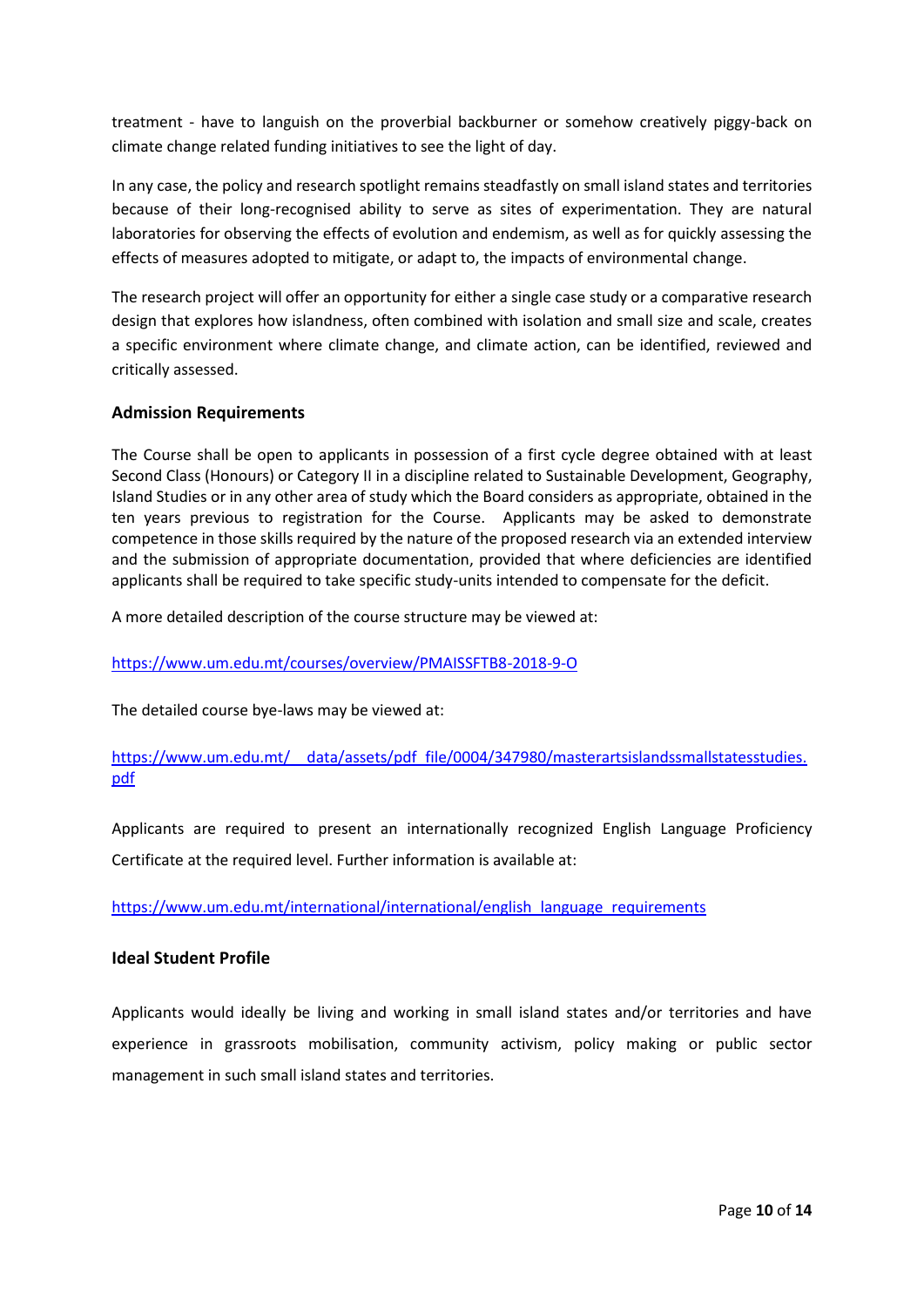#### **6. Funding for the Scholarship**

#### Funding will cover

- Payment of the University of Malta Tuition Fees and bench fees
- Health Insurance to cover a premium up to a maximum of EUR 500. Students will be guided on this and other arrangements upon arrival.
- Reimbursement for visa expenses amounting to EUR 60.
- A monthly subsistence allowance amounting to EUR 1100 per month to be used towards accommodation, living, transport, academic expenses and any other expenses that may arise. Students will receive this monthly allowance for a maximum and continued duration of 13 months. The study programme must be completed on a full-time basis within the same timeframe. This amount may not cover all costs related to living and studying in Malta and students are required to have other means of financial assistance to cover their stay in Malta.
- One return journey to the home country/country of residence the cost of which is capped at 1200 euro. Any additional trips or travel costs higher than this amount will have to be covered by the student. The amount will be refunded on presentation of receipts and entry boarding passes following the student's arrival in Malta.

**The scholarship holders will be requested to attend the Orientation Programme that is organised for all new international students joining the University of Malta. This will be held towards the end of September 2018.** 

#### **7.Instructions to Applicants and Conditions of Selection**

- In order to be considered eligible, applicants should be Nationals and current residents of one of the countries indicated in the following list: [http://unfccc.int/parties\\_and\\_observers/parties/non\\_annex\\_i/items/2833.php](http://unfccc.int/parties_and_observers/parties/non_annex_i/items/2833.php)
- Applicants should demonstrate a clear intention of returning to their home country at the end of their studies in Malta.
- Applicants need to have submitted their application online and provided copies of their academic qualifications and all other requested documentation to the University of Malta by the 25<sup>th</sup> May 2018. Information is available at: <http://www.um.edu.mt/registrar/prospective/admissions>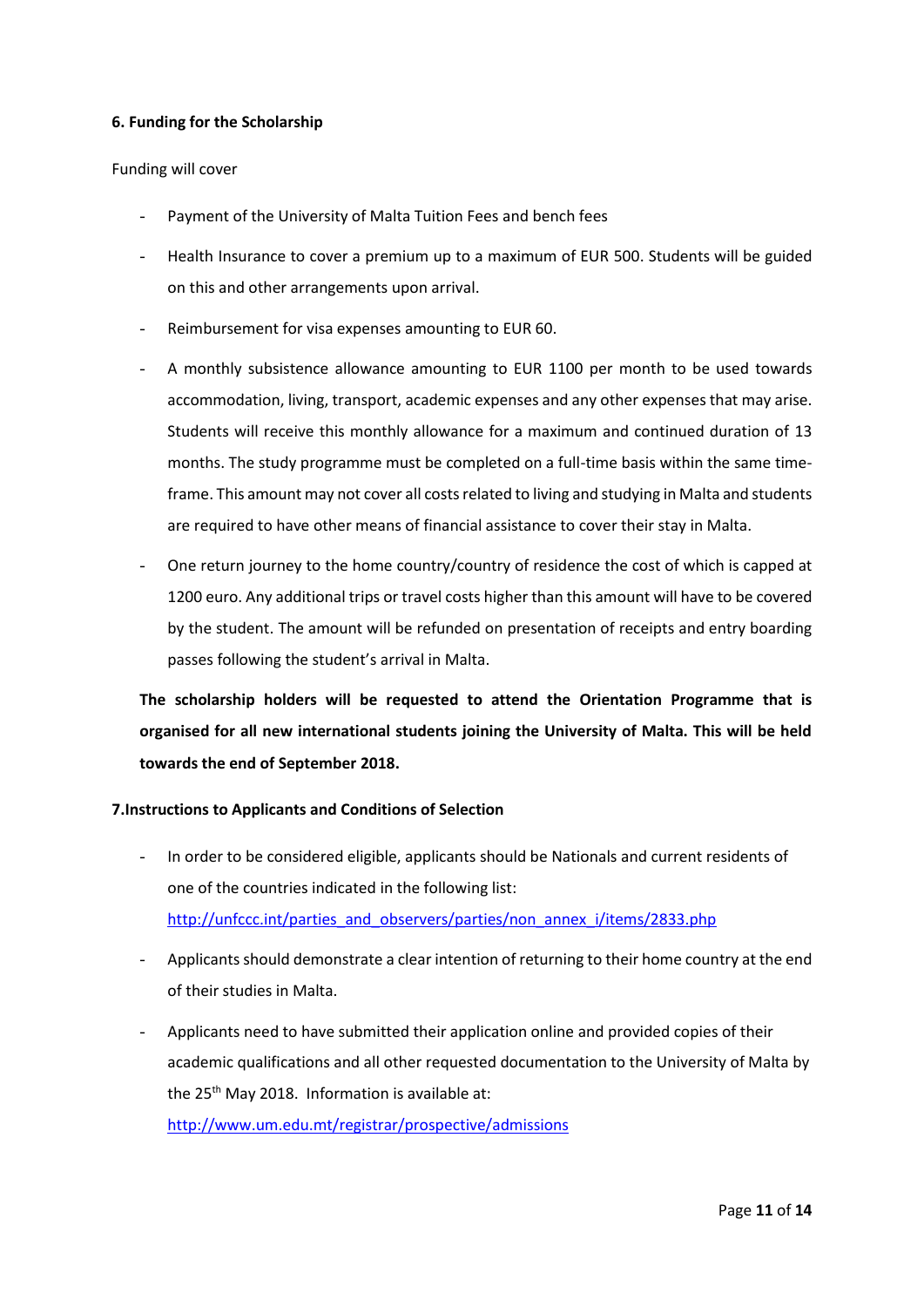Applicants are requested to pay the application fee to the University of Malta in order for their application to be considered. The application fee is non-refundable. Details concerning the applicable fees are available at:

<http://www.um.edu.mt/registrar/prospective/admissions>

- Applicants who wish to be considered for the scholarship are required to present a letter of motivation and three letters of reference. These are to be submitted as signed and scanned copies to the Director, International Office by email at: international@um.edu.mt. The covering message is to include reference to the application code generated by the online application and should also be submitted by the 25<sup>th</sup> May 2018. Documents that are submitted after the deadline cannot be considered.
- Applicants for the above mentioned courses who intend to apply for the scholarship must meet the entry requirements set out by the University of Malta and the conditions for joining the specific programmes indicated above at the time of application.
- Applicants who are not yet in possession of an internationally recognized English Language proficiency certificate at the required level by the deadline for applications need to show proof that they have registered for an exam that will take place by the 25<sup>th</sup> May 2018. Information concerning English language requirements is available at: [https://www.um.edu.mt/international/international/english\\_language\\_requirements](https://www.um.edu.mt/international/international/english_language_requirements)
- Applicants may be required to attend an online interview
- Applicants for other courses will not be considered for these scholarships. Students who are accepted for the scholarship will not be allowed to shift their research to a different area of study other than that specified in the current call.
- The scholarship holders will be requested to enter into an agreement with the University of Malta for the duration of their studies in Malta. The agreement will be binding in terms of the observation of rules and regulations of the host University and host country, to seriously engage in studies, register monthly progress with their academic tutor/coordinator and complete the set programme within the established time-frame.

### **Further information is available through:**

The International Office, University of Malta[: international@um.edu.mt](mailto:stefania.agius-fabri@um.edu.mt)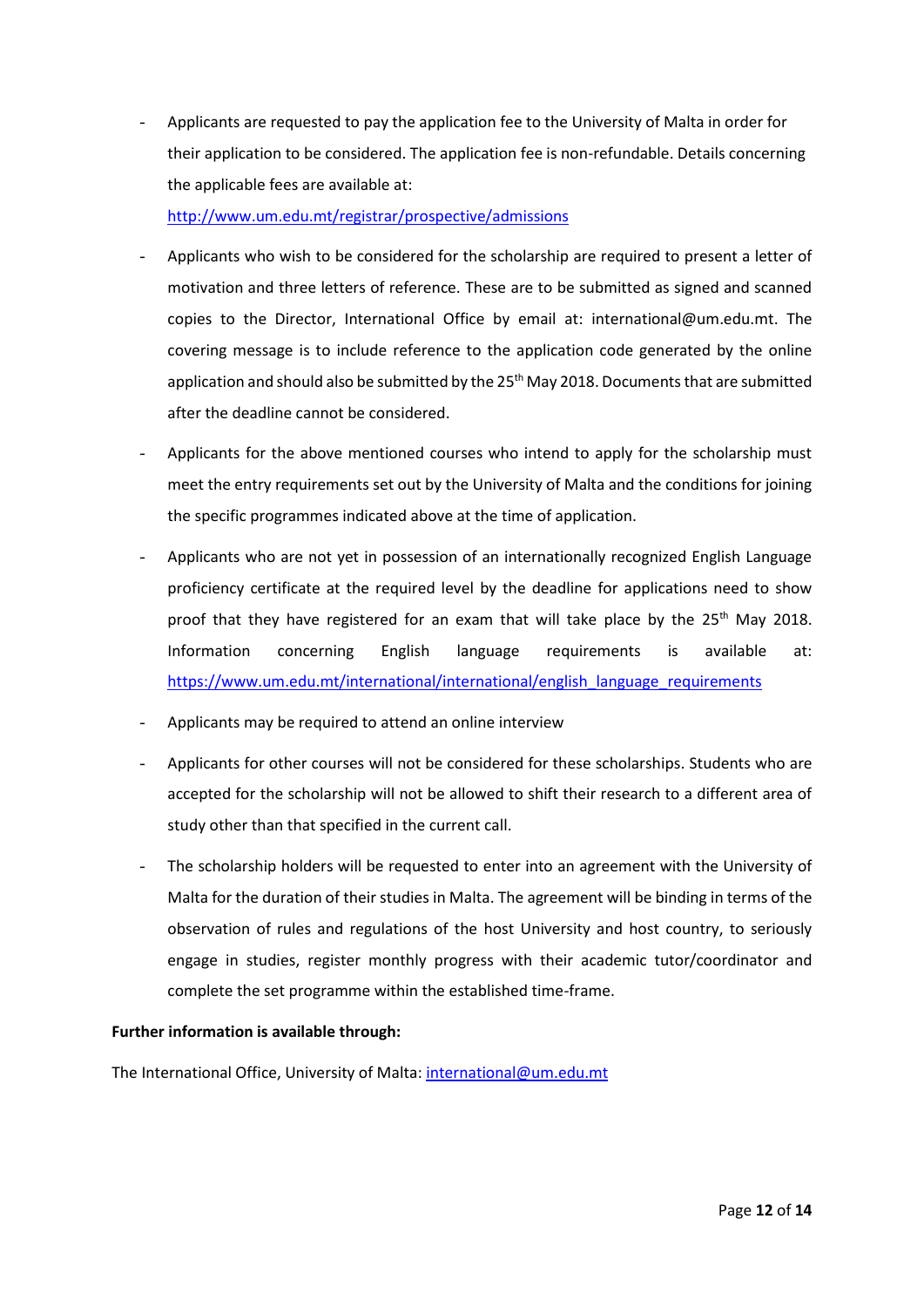## **APPENDIX**

#### **More Information on the University of Malta**

The University of Malta is the highest teaching institution in Malta. It is publicly funded and is open to all those who have the requisite qualifications. Over the past few years, the University has reviewed its structures in order to be in line with the Bologna Process and the European Higher Education Area. Conscious of its public role, the University strives to create courses which are relevant and timely in response to the needs of the country. The supreme governing bodies of the University are the Council and the Senate. The present structure of the University was established by the [1988 Education Act.](http://www.justiceservices.gov.mt/DownloadDocument.aspx?app=lom&itemid=8801)

There are some 11,000 students following full-time or part-time degree and diploma courses, all of which run on the modular / ECTS credit system.

The University is geared towards the infrastructural and industrial needs of the country so as to provide expertise in crucial fields. Over 3,000 students graduate in various disciplines annually. The degree courses at the University are designed to produce highly qualified professionals, with experience of research, who will play key roles in industry, commerce and public affairs in general. There are a further 2,800 pre-tertiary students at the Junior College which is also managed by the University.

The University today has fourteen faculties: Arts; Built Environment; Dental Surgery; Economics, Management & Accountancy; Education; Engineering; Health Sciences; Information & Communication Technology; Laws; Media & Knowledge Sciences; Medicine & Surgery; Science; Social Wellbeing and Theology.

A number of interdisciplinary Institutes and Centres have been set up in various fields. The Institutes include Anglo-Italian Studies; Baroque Studies; Confucius; Digital Games; Earth Systems; European Studies; Islands & Small States; Linguistics; Maltese Studies; Physical Education & Sport; Public Administration & Management; Sustainable Development; Sustainable Energy; Tourism, Travel & Culture; the Edward de Bono Institute for the Design & Development of Thinking; the Mediterranean Academy of Diplomatic Studies and the Mediterranean Institute.

The Centres comprise: Centre for Biomedical Cybernetics; Centre for English-Language Proficiency; Centre for Entrepreneurship and Business Incubation; Centre for Environmental Education and